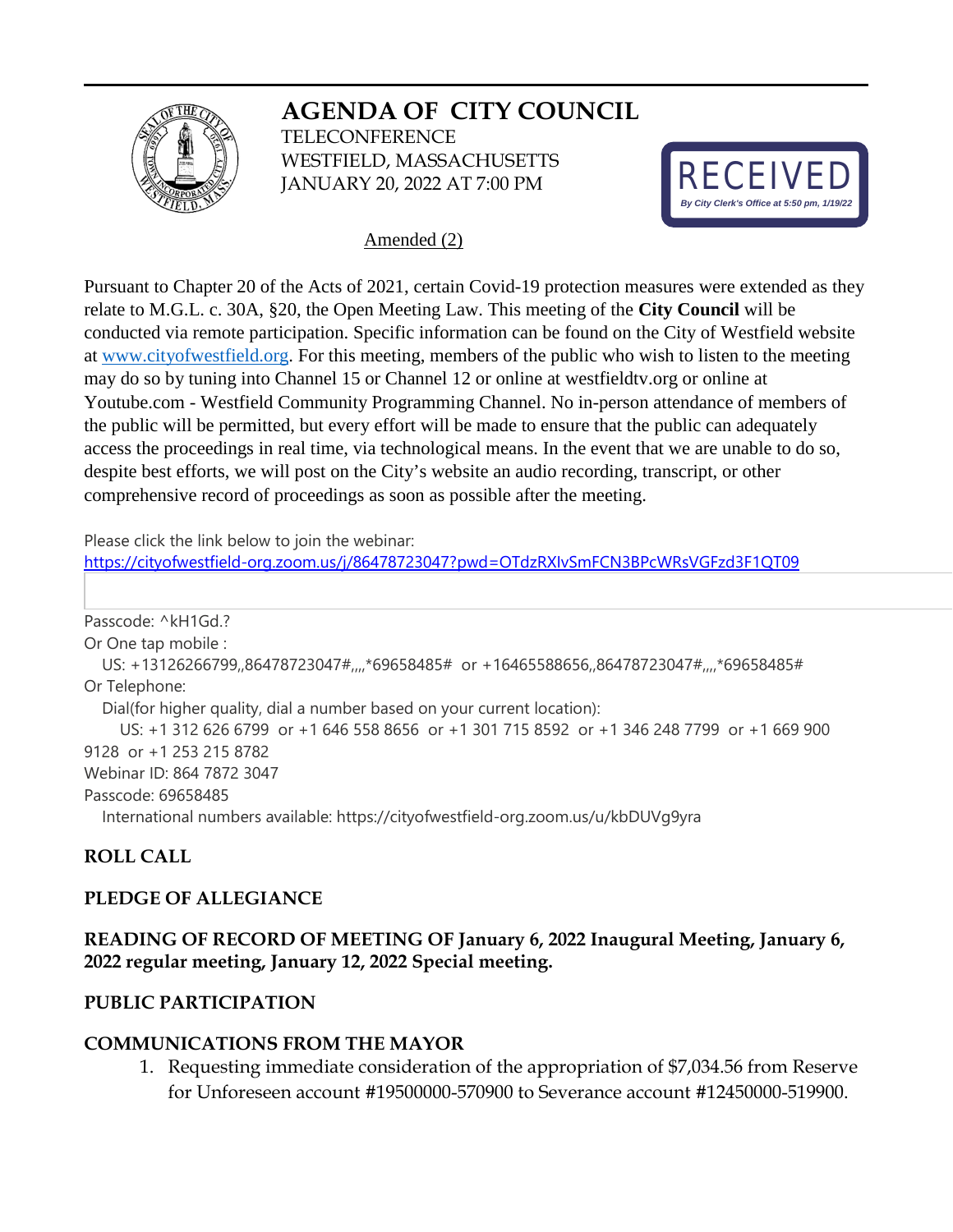- 2. Requesting immediate consideration of the acceptance of a Grant in the amount of \$65,000.00 the National Association of County and City Health Officials (NACCHO) to the Westfield Health Department and CORE of Greater Westfield.
- 3. Requesting immediate consideration of the acceptance of a Grant from the Commonwealth of Massachusetts Executive Office of Technology Services and Security (EOTSS) to the Technology Center.
- 4. Requesting acceptance of a Grant in the amount of \$41,600.00 from the MassDOT Aeronautics Division to the Airport Department.
- 5. Requesting acceptance of a Grant in the amount of \$17,807.87 from the Commonwealth of Massachusetts Executive Office of Public Safety and Security Office and the Department of Fire Services to the Westfield Fire Department.
- 6. Appropriation of \$930,000.00 from Free Cash (1000-359000) to Engineering Construction acct #14110000-589200 for the following projects: \$600,000.00 for the paving of Holyoke Rd and \$330,000.00 for the paving of Union St - Union Ave-Neck Road. This amends the previous request of \$1,500,000.00.
- 7. Transfer of \$38,387.15 from Police Towing and Storage account #24210714-585001 to the Police Equipment Vehicle Account #12100000-585001 for the purchase of replacing the Administrative/Detective Bureau Vehicle.
- 8. Appropriation of \$20,000.00 from Free Cash (1000-359000) to the Personnel Department, Purchase of Services acct #11520000-520000 to modernize method of posting open positions.
- 9. Appropriation of \$100,000.00 from Free Cash (1000-359000) to Department of Public Works, Waste Collection & Disposal Division for the following anticipated expenses: \$85,000.00 to Purchase of Services, acct #14330000-520000; \$13,000.00 to Overtime, account #14330000-513000; \$2,000.00 to Out of Grade, acct. #14330000-514200
- 10. Appropriation of \$793,770.00 from Department of Public Works, Sewer and Wastewater Division acct #67004400-35900 to the following accounts: \$643,770.00, Purchase of Service account #67004400-520000; \$100,000.00 Supplies account #67004400-540000; \$50,000.00-Additional Capital/Equipment account #67004400- 585000.
- 11. Transfer of \$75,000.00 within the Department of Public Works, Water Division as follows: \$50,000.00 from Health Insurance account #68004500-519400 to Overtime account #68004500-513000 and \$25,000.00 from Full Time Hourly account #68004500-511100 to Purchase of Services account #68004500-520000.
- 12. Appropriation of \$2,459,310.00 from Department of Public Works, Water Division Undesignated Account #68004500-35900 to the following: \$2,091,110 to Purchase of Services, account #68004500-520000; \$168,200.00 to Supplies, account #68004500- 540000; \$200,000.00 to Equip/Vehicles account #68004500-585001.
- 13. Submitting for approval, the recently signed Westfield Police Officers Coalition contract which will become effective July 1, 2022 through June 30, 2025.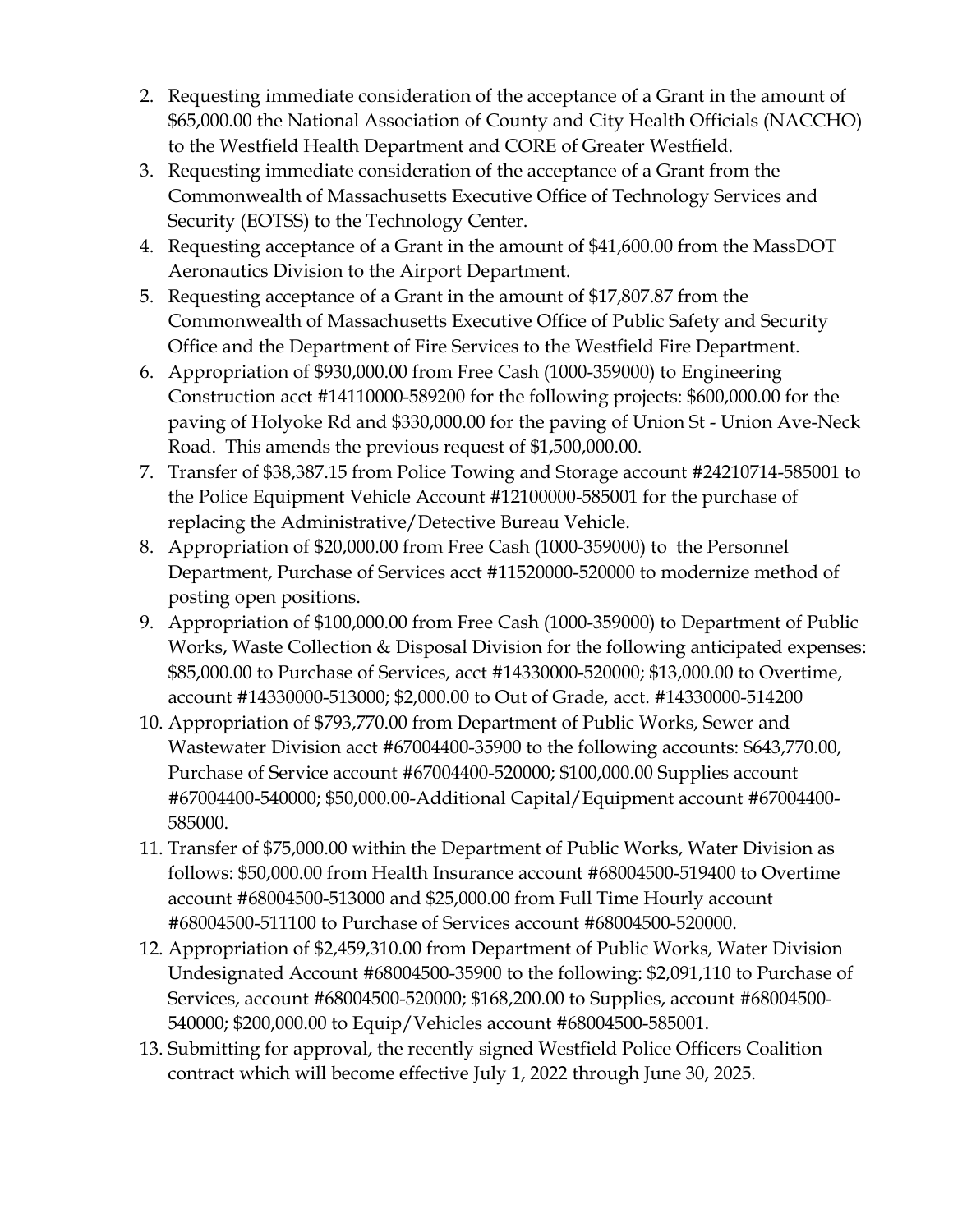- 14. Submitting a Resolution for approval to sign on behalf of the City of Westfield the Fourth Amendment to the Intermunicipal Agreement between the Town of Southwick and the City of Westfield for the Treatment and Disposal of Wastewater.
- 15. Submitting the reappointment of Norman Smith, 48 Reservoir Road, as a member of the Commission for Citizens with Disabilities for a term to expire the first Monday of June, 2024.
- 16. Submitting the reappointment of Andrea Pianka, 32 Yeoman Avenue, as a member of the Commission for Citizens with Disabilities for a term to expire the first Monday of March, 2024.
- 17. Submitting the reappointment of Christopher Mowatt, 17 Spruce Circle, as a member of the License Commission for a term to expire the first Monday of February, 2027.
- 18. Submitting the reappointment of Richard Emmings, 3 West School Street, as a member of the Public Safety Communications Commissions for a term to expire the first Monday of June, 2024.
- 19. Submitting the appointment of Michael Gutowski, 69 Western Avenue, as member of the Airport Commission, for a term to expire the first Monday of February, 2025, replacing George Keefe.
- 20. Submitting the appointment of John M. Greaney, 58 Ridgecrest Drive, as a member of the Council on Aging, for a term to expire the first Monday of February, 2025, replacing William Brown.
- 21. Submitting the appointment of Nicholas Aieta, 96 Russell Road, as a member of the Historical Commission, for a term to expire the first Monday of February, 2025, replacing Ellen McEwan.
- 22. Submitting the appointment of James Irwin, 75 Western Avenue, as a member of the Police Commission, for a term to expire the first Monday of February, 2025, replacing Leonard Osowski.
- 23. Submitting the appointment of Brian Richards, 60 Pineridge Drive, as a member of the Public Works Board, for a term to expire the first Monday of February, 2025, replacing John E. Sullivan.
- 24. Submitting the appointment of Constance Adams, 354 Root Road, as a member of the Westfield Redevelopment Authority, for a term to expire the first Monday of October, 2024, replacing Ali Salehi, resigned.

## **REPORTS OF CITY OFFICERS**

- 25. First Assistant City Solicitor Shanna Reed submitting an opinion relative to the motion from Council on December 16, 2021 regarding Mask Mandate issued by the Board of Health.
- 26. City Planner Jay Vinskey submitting a Resolution authorizing the Mayor to execute a Preservation Restriction for Westfield Woman's Club, Inc., 28 Court Street.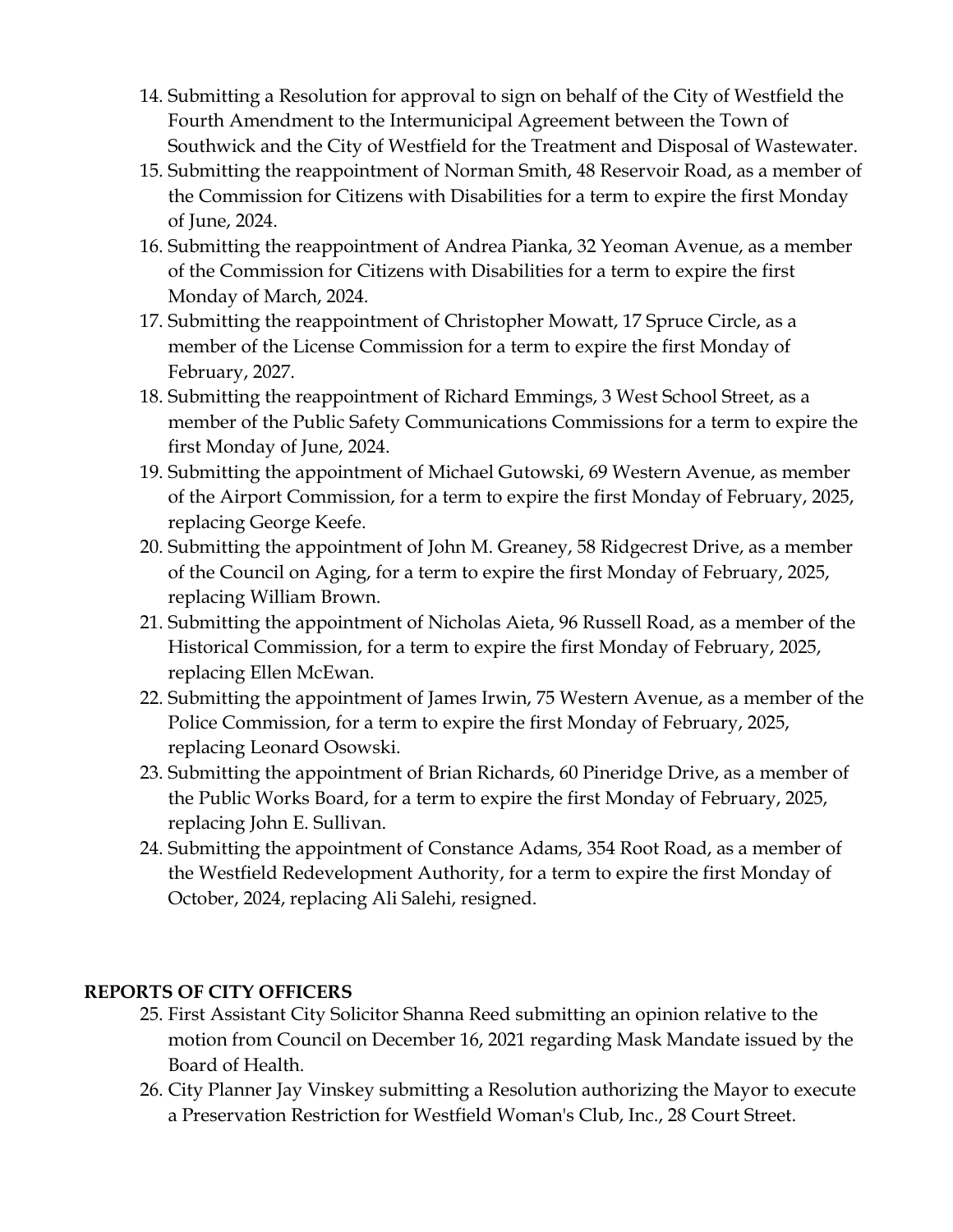# **PETITIONS, REMONSTRANCES, AND OTHER PAPERS**

- 27. Smail's LLC, 59 Arnold Street, Westfield, Cornelius Phillips, Representative, submitting a petition for a zoning amendment at 54 and 45 Washington Street, current zoning Residence C and 59 Arnold Street, current zoning Commercial A to all Business A. A public hearing is required.
- 28. Public Hearing on a petition to amend the Zoning Ordinance to allow taprooms and similar accessory uses in Industrial A District.

# **REPORTS OF COMMITTEES**

## Finance Committee

- 29. Appropriation of \$2,200,000.00 from Free Cash to Stabilization Reserve for Debt Decline account #8303-345000.
- 30. Requesting approval of a Resolution for the acceptance of a Grant in the amount of \$1,500.00 from the Massachusetts Department of Environmental Protection for a Sustainable Materials Recovery Program Small-Scale Initiatives to the Twiss Street Transfer Station for recycling costs.
- 31. Transfer of \$8,196.29 within the City Clerk's Department from Election Personnel account #11610000-512410 to Purchase of Services account #11610000-520000.
- 32. Appropriation of \$45,000.00 from Free Cash account #1000-359000 to Sealer Weights & Measures Department, Equipment/Vehicle account #12440000- 585001.
- 33. Appropriation of \$2,000.00 from Free Cash (1000-359000) to Emergency Management Department as follows: \$1,700.00 Purchase of Services account #12910000-520000 and \$300.00 Supplies account #12910000-540000.
- 34. Appropriation of \$2,897.00 from Free Cash (1000-359000) to Conservation Department, Full-Time Salary account #17100000-511000).
- 35. Appropriation \$1,810.00 from Free Cash (1000-359000) to Council on Aging, Full-Time salary account #15410000-511000.

## Legislative and Ordinance Committee

36. Submitting a Resolution for an easement over a portion of the right-of-way known as Sycamore Street.

## **UNFINISHED BUSINESS**

- 37. TABLED: job description for the City Engineer.
- 38. TABLED: SECOND READING AND FINAL PASSAGE of an Order laying out Angelica Drive (Ward 4) as a City Way.

# **MOTIONS, ORDERS OR RESOLUTIONS**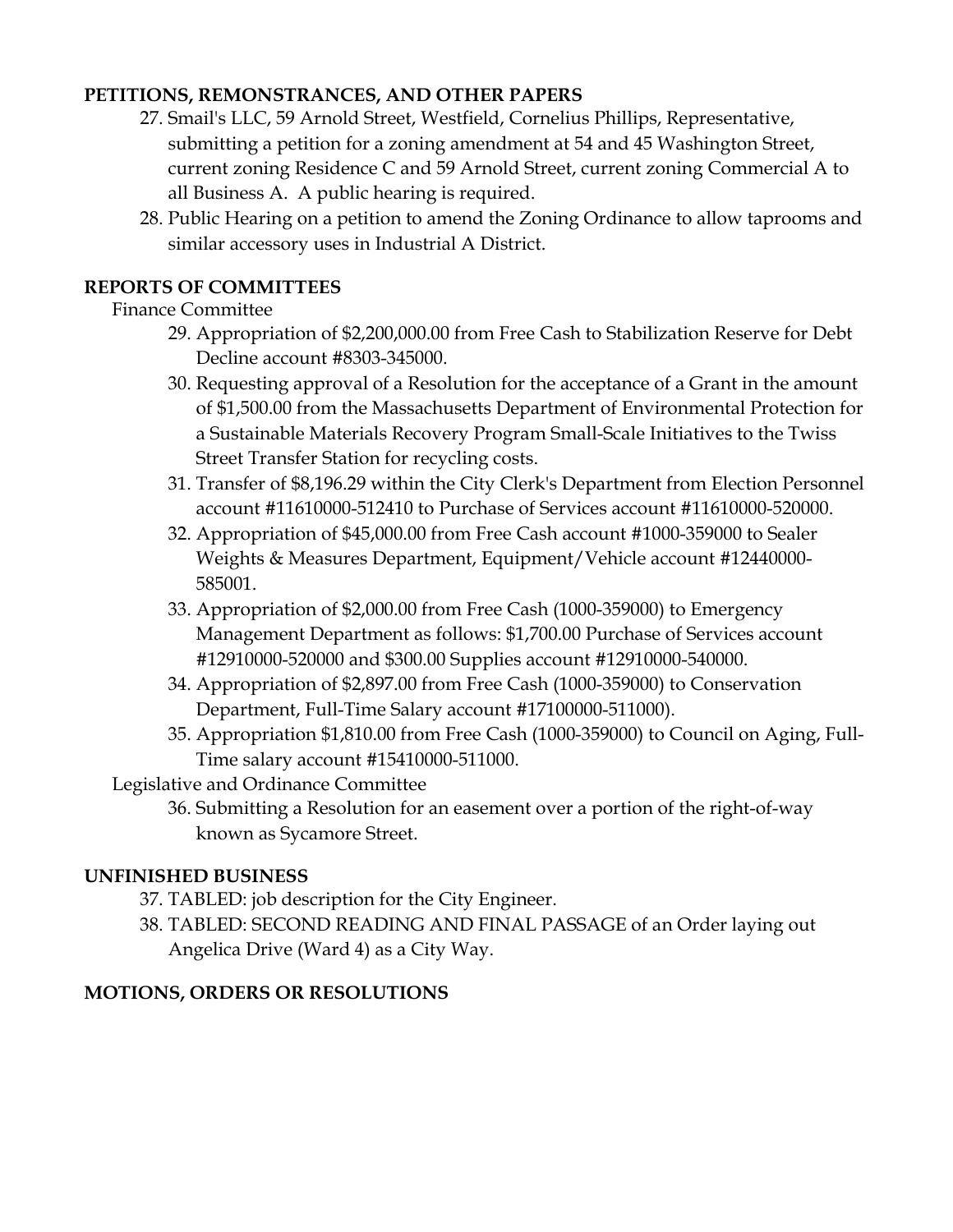# **AGENDA OF CITY COUNCIL**



**TELECONFERENCE** WESTFIELD, MASSACHUSETTS JANUARY 20, 2022 AT 7:00 PM



#### Amended

Pursuant to Chapter 20 of the Acts of 2021, certain Covid-19 protection measures were extended as they relate to M.G.L. c. 30A, §20, the Open Meeting Law. This meeting of the **City Council** will be conducted via remote participation. Specific information can be found on the City of Westfield website at [www.cityofwestfield.org.](http://www.cityofwestfield.org/) For this meeting, members of the public who wish to listen to the meeting may do so by tuning into Channel 15 or Channel 12 or online at westfieldtv.org or online at Youtube.com - Westfield Community Programming Channel. No in-person attendance of members of the public will be permitted, but every effort will be made to ensure that the public can adequately access the proceedings in real time, via technological means. In the event that we are unable to do so, despite best efforts, we will post on the City's website an audio recording, transcript, or other comprehensive record of proceedings as soon as possible after the meeting.

Please click the link below to join the webinar:

<https://cityofwestfield-org.zoom.us/j/86478723047?pwd=OTdzRXIvSmFCN3BPcWRsVGFzd3F1QT09>

Passcode: ^kH1Gd.? Or One tap mobile : US: +13126266799,,86478723047#,,,,\*69658485# or +16465588656,,86478723047#,,,,\*69658485# Or Telephone: Dial(for higher quality, dial a number based on your current location): US: +1 312 626 6799 or +1 646 558 8656 or +1 301 715 8592 or +1 346 248 7799 or +1 669 900 9128 or +1 253 215 8782 Webinar ID: 864 7872 3047 Passcode: 69658485 International numbers available: https://cityofwestfield-org.zoom.us/u/kbDUVg9yra

## **ROLL CALL**

#### **PLEDGE OF ALLEGIANCE**

## **READING OF RECORD OF MEETING OF January 6, 2022 Inaugural Meeting, January 6, 2022 regular meeting, January 12, 2022 Special meeting.**

#### **PUBLIC PARTICIPATION**

#### **COMMUNICATIONS FROM THE MAYOR**

1. Requesting immediate consideration of the appropriation of \$7,034.56 from Reserve for Unforeseen account #19500000-570900 to Severance account #12450000-519900.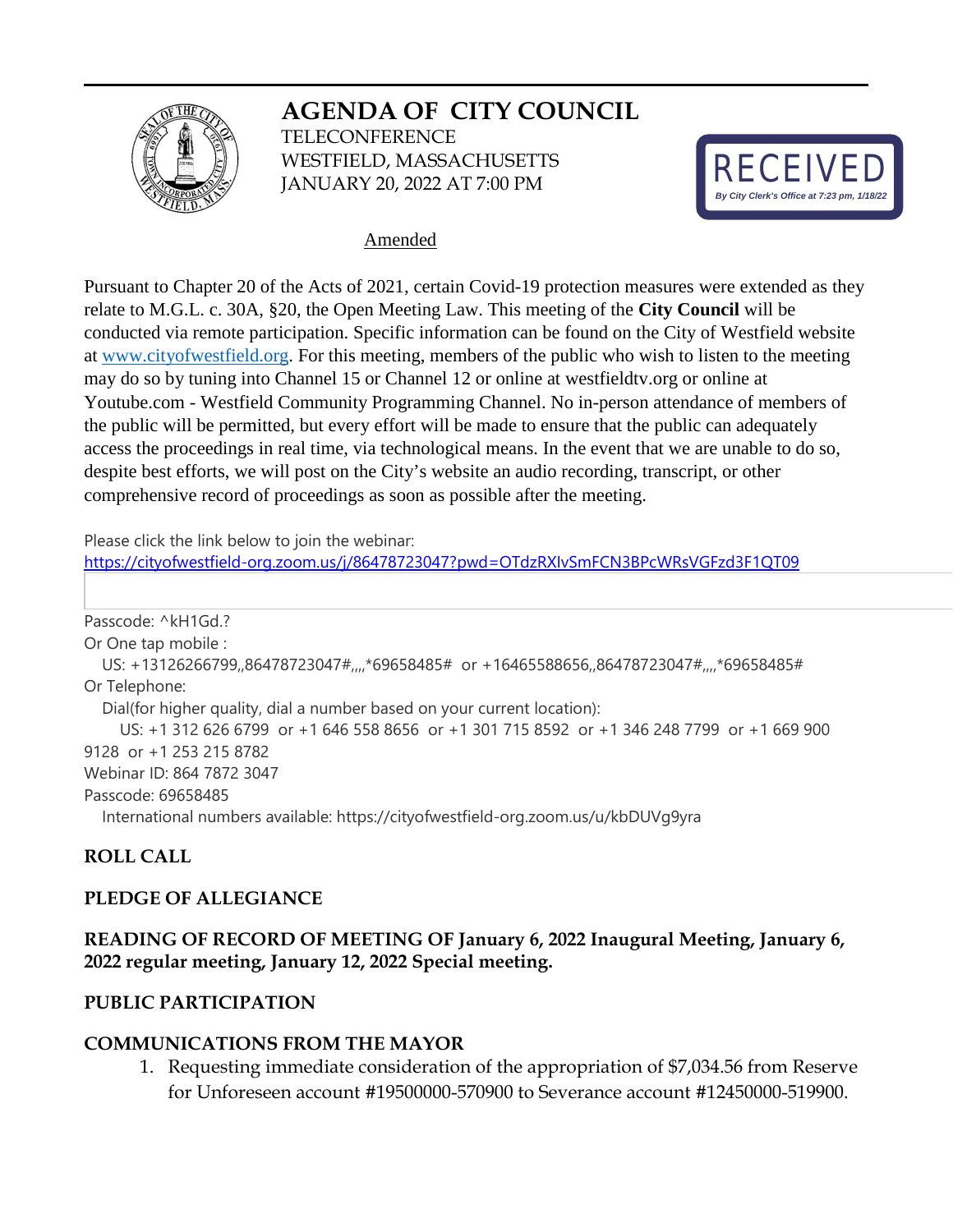- 2. Requesting immediate consideration of the acceptance of a Grant in the amount of \$65,000.00 the National Association of County and City Health Officials (NACCHO) to the Westfield Health Department and CORE of Greater Westfield.
- 3. Requesting immediate consideration of the acceptance of a Grant from the Commonwealth of Massachusetts Executive Office of Technology Services and Security (EOTSS) to the Technology Center.
- 4. Requesting acceptance of a Grant in the amount of \$41,600.00 from the MassDOT Aeronautics Division to the Airport Department.
- 5. Appropriation of \$930,000.00 from Free Cash (1000-359000) to Engineering Construction acct #14110000-589200 for the following projects: \$600,000.00 for the paving of Holyoke Rd and \$330,000.00 for the paving of Union St - Union Ave-Neck Road. This amends the previous request of \$1,500,000.00.
- 6. Transfer of \$38,387.15 from Police Towing and Storage account #24210714-585001 to the Police Equipment Vehicle Account #12100000-585001 for the purchase of replacing the Administrative/Detective Bureau Vehicle.
- 7. Appropriation of \$20,000.00 from Free Cash (1000-359000) to the Personnel Department, Purchase of Services acct #11520000-520000 to modernize method of posting open positions.
- 8. Appropriation of \$100,000.00 from Free Cash (1000-359000) to Department of Public Works, Waste Collection & Disposal Division for the following anticipated expenses: \$85,000.00 to Purchase of Services, acct #14330000-520000; \$13,000.00 to Overtime, account #14330000-513000; \$2,000.00 to Out of Grade, acct. #14330000-514200
- 9. Appropriation of \$793,770.00 from Department of Public Works, Sewer and Wastewater Division acct #67004400-35900 to the following accounts: \$643,770.00, Purchase of Service account #67004400-520000; \$100,000.00 Supplies account #67004400-540000; \$50,000.00-Additional Capital/Equipment account #67004400- 585000.
- 10. Transfer of \$75,000.00 within the Department of Public Works, Water Division as follows: \$50,000.00 from Health Insurance account #68004500-519400 to Overtime account #68004500-513000 and \$25,000.00 from Full Time Hourly account #68004500-511100 to Purchase of Services account #68004500-520000.
- 11. Appropriation of \$2,459,310.00 from Department of Public Works, Water Division Undesignated Account #68004500-35900 to the following: \$2,091,110 to Purchase of Services, account #68004500-520000; \$168,200.00 to Supplies, account #68004500- 540000; \$200,000.00 to Equip/Vehicles account #68004500-585001.
- 12. Submitting for approval, the recently signed Westfield Police Officers Coalition contract which will become effective July 1, 2022 through June 30, 2025.
- 13. Submitting a Resolution for approval to sign on behalf of the City of Westfield the Fourth Amendment to the Intermunicipal Agreement between the Town of Southwick and the City of Westfield for the Treatment and Disposal of Wastewater.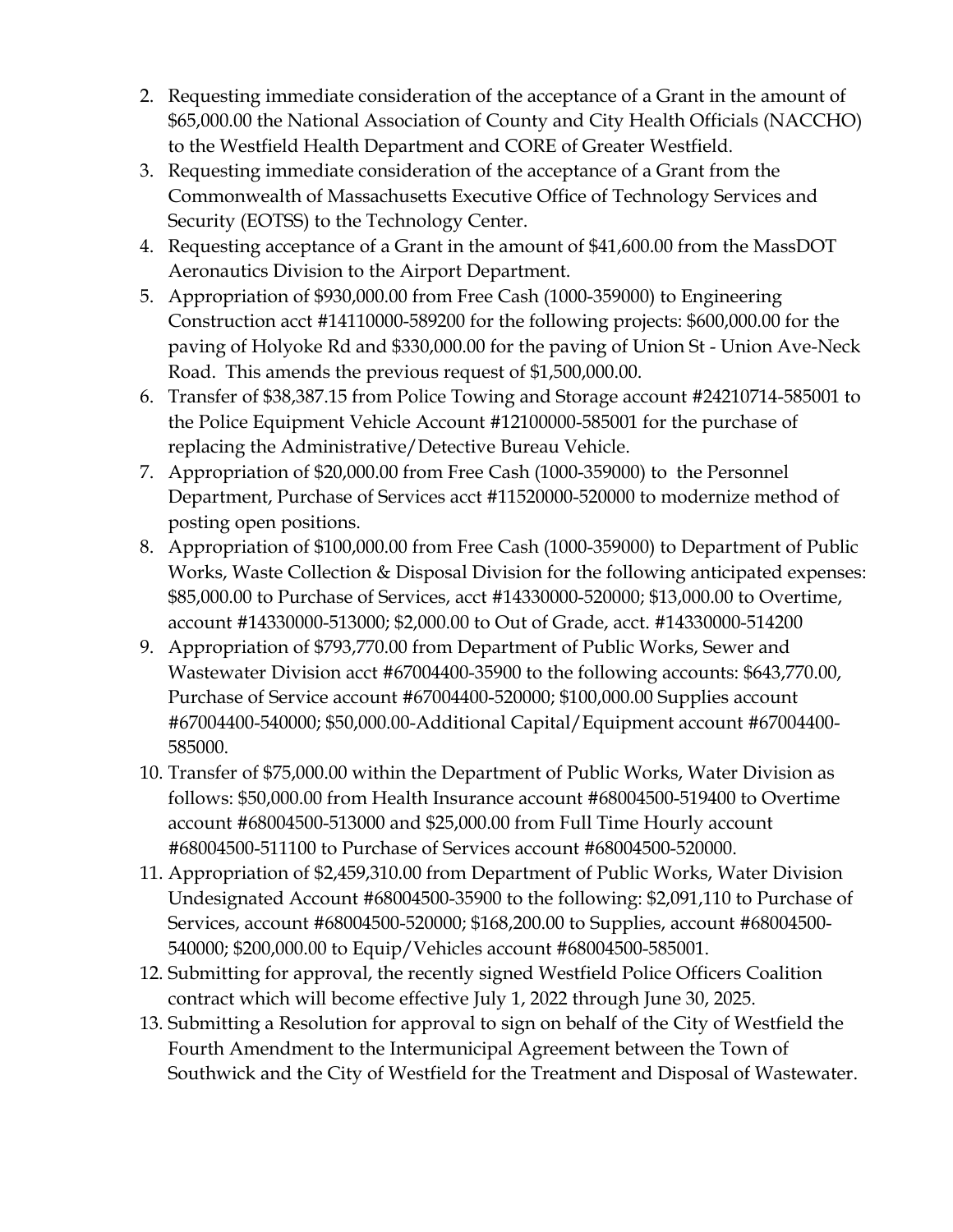- 14. Submitting the reappointment of Norman Smith, 48 Reservoir Road, as a member of the Commission for Citizens with Disabilities for a term to expire the first Monday of June, 2024.
- 15. Submitting the reappointment of Andrea Pianka, 32 Yeoman Avenue, as a member of the Commission for Citizens with Disabilities for a term to expire the first Monday of March, 2024.
- 16. Submitting the reappointment of Christopher Mowatt, 17 Spruce Circle, as a member of the License Commission for a term to expire the first Monday of February, 2027.
- 17. Submitting the reappointment of Richard Emmings, 3 West School Street, as a member of the Public Safety Communications Commissions for a term to expire the first Monday of June, 2024.
- 18. Submitting the appointment of Michael Gutowski, 69 Western Avenue, as member of the Airport Commission, for a term to expire the first Monday of February, 2025, replacing George Keefe.
- 19. Submitting the appointment of John M. Greaney, 58 Ridgecrest Drive, as a member of the Council on Aging, for a term to expire the first Monday of February, 2025, replacing William Brown.
- 20. Submitting the appointment of Nicholas Aieta, 96 Russell Road, as a member of the Historical Commission, for a term to expire the first Monday of February, 2025, replacing Ellen McEwan.
- 21. Submitting the appointment of James Irwin, 75 Western Avenue, as a member of the Police Commission, for a term to expire the first Monday of February, 2025, replacing Leonard Osowski.
- 22. Submitting the appointment of Brian Richards, 60 Pineridge Drive, as a member of the Public Works Board, for a term to expire the first Monday of February, 2025, replacing John E. Sullivan.
- 23. Submitting the appointment of Constance Adams, 354 Root Road, as a member of the Westfield Redevelopment Authority, for a term to expire the first Monday of October, 2024, replacing Ali Salehi, resigned.

## **REPORTS OF CITY OFFICERS**

- 24. First Assistant City Solicitor Shanna Reed submitting an opinion relative to the motion from Council on December 16, 2021 regarding Mask Mandate issued by the Board of Health.
- 25. City Planner Jay Vinskey submitting a Resolution authorizing the Mayor to execute a Preservation Restriction for Westfield Woman's Club, Inc., 28 Court Street.

## **PETITIONS, REMONSTRANCES, AND OTHER PAPERS**

26. Smail's LLC, 59 Arnold Street, Westfield, Cornelius Phillips, Representative, submitting a petition for a zoning amendment at 54 and 45 Washington Street,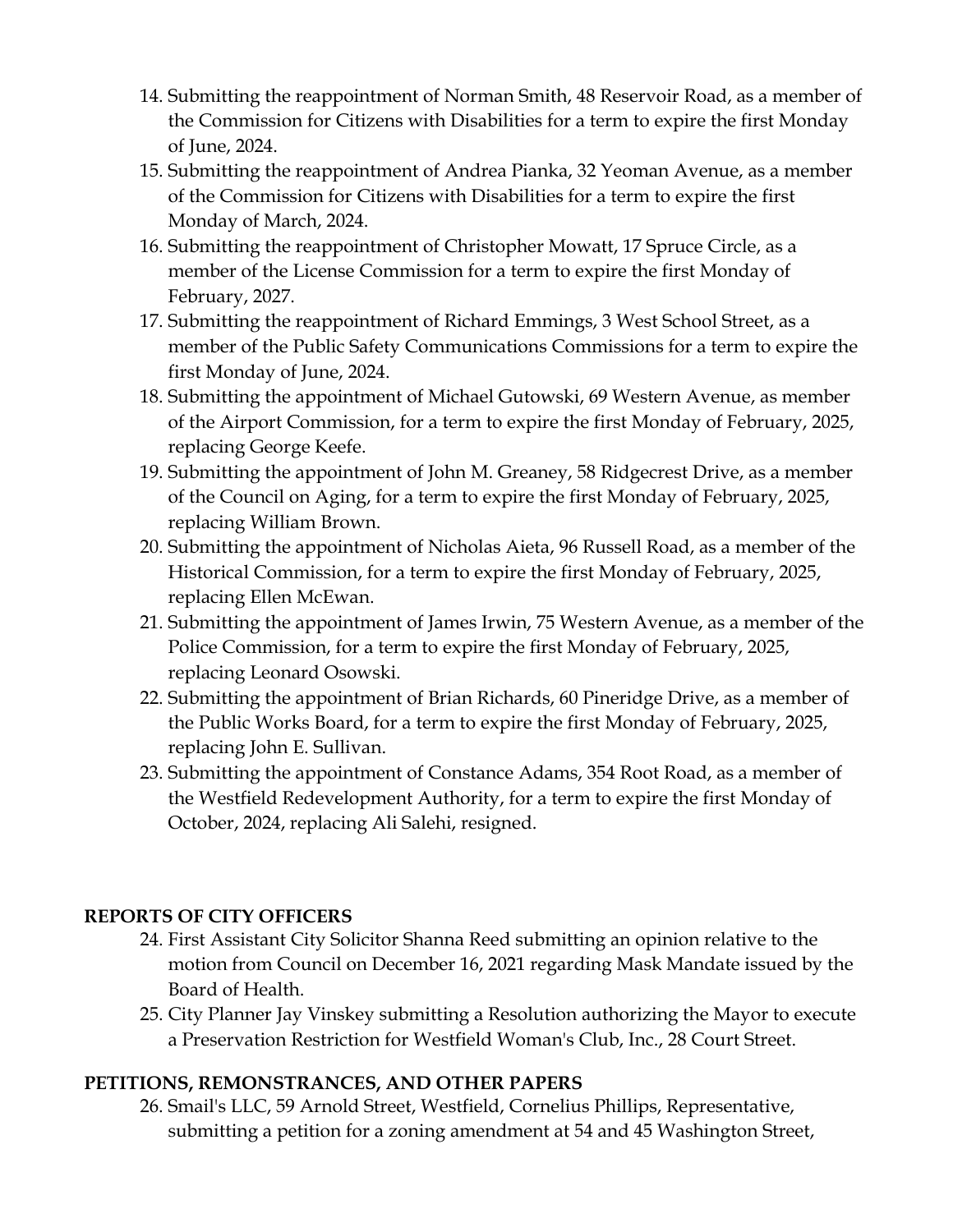current zoning Residence C and 59 Arnold Street, current zoning Commercial A to all Business A. A public hearing is required.

27. Public Hearing on a petition to amend the Zoning Ordinance to allow taprooms and similar accessory uses in Industrial A District.

# **REPORTS OF COMMITTEES**

# Finance Committee

- 28. Appropriation of \$2,200,000.00 from Free Cash to Stabilization Reserve for Debt Decline account #8303-345000.
- 29. Requesting approval of a Resolution for the acceptance of a Grant in the amount of \$1,500.00 from the Massachusetts Department of Environmental Protection for a Sustainable Materials Recovery Program Small-Scale Initiatives to the Twiss Street Transfer Station for recycling costs.
- 30. Transfer of \$8,196.29 within the City Clerk's Department from Election Personnel account #11610000-512410 to Purchase of Services account #11610000-520000.
- 31. Appropriation of \$45,000.00 from Free Cash account #1000-359000 to Sealer Weights & Measures Department, Equipment/Vehicle account #12440000- 585001.
- 32. Appropriation of \$2,000.00 from Free Cash (1000-359000) to Emergency Management Department as follows: \$1,700.00 Purchase of Services account #12910000-520000 and \$300.00 Supplies account #12910000-540000.
- 33. Appropriation of \$2,897.00 from Free Cash (1000-359000) to Conservation Department, Full-Time Salary account #17100000-511000).
- 34. Appropriation \$1,810.00 from Free Cash (1000-359000) to Council on Aging, Full-Time salary account #15410000-511000.

Legislative and Ordinance Committee

35. Submitting a Resolution for an easement over a portion of the right-of-way known as Sycamore Street.

# **UNFINISHED BUSINESS**

- 36. TABLED: job description for the City Engineer.
- 37. TABLED: SECOND READING AND FINAL PASSAGE of an Order laying out Angelica Drive (Ward 4) as a City Way.

# **MOTIONS, ORDERS OR RESOLUTIONS**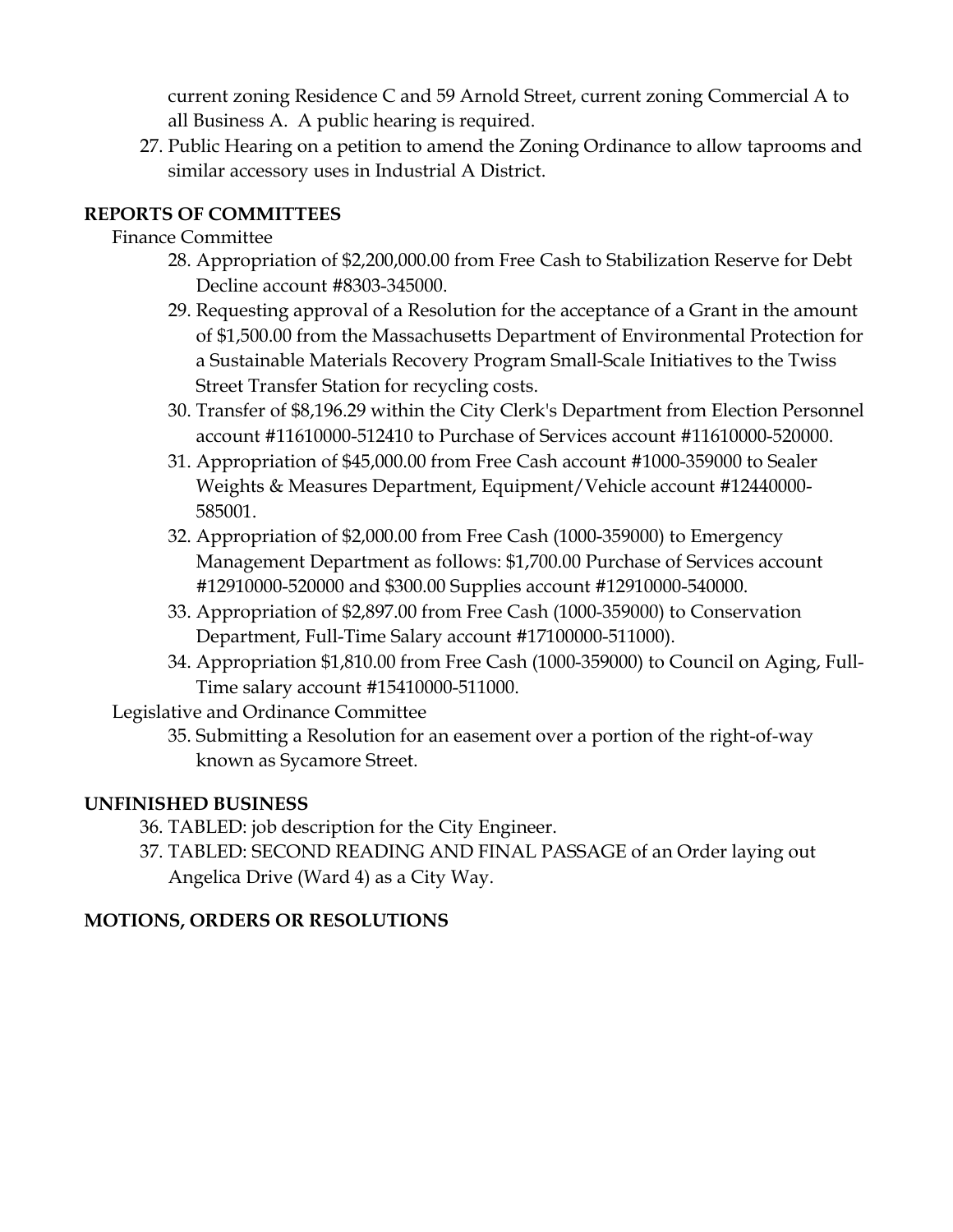# **AGENDA OF CITY COUNCIL**



**TELECONFERENCE** WESTFIELD, MA JANUARY 20, 2022 AT 7:00 PM



Pursuant to Chapter 20 of the Acts of 2021, certain Covid-19 protection measures were extended as they relate to M.G.L. c. 30A, §20, the Open Meeting Law. This meeting of the **City Council** will be conducted via remote participation. Specific information can be found on the City of Westfield website at [www.cityofwestfield.org.](http://www.cityofwestfield.org/) For this meeting, members of the public who wish to listen to the meeting may do so by tuning into Channel 15 or Channel 12 or online at westfieldtv.org or online at Youtube.com - Westfield Community Programming Channel. No in-person attendance of members of the public will be permitted, but every effort will be made to ensure that the public can adequately access the proceedings in real time, via technological means. In the event that we are unable to do so, despite best efforts, we will post on the City's website an audio recording, transcript, or other comprehensive record of proceedings as soon as possible after the meeting.

Please click the link below to join the webinar:

<https://cityofwestfield-org.zoom.us/j/86478723047?pwd=OTdzRXIvSmFCN3BPcWRsVGFzd3F1QT09>

Passcode: ^kH1Gd.? Or One tap mobile : US: +13126266799,,86478723047#,,,,\*69658485# or +16465588656,,86478723047#,,,,\*69658485# Or Telephone: Dial(for higher quality, dial a number based on your current location): US: +1 312 626 6799 or +1 646 558 8656 or +1 301 715 8592 or +1 346 248 7799 or +1 669 900 9128 or +1 253 215 8782 Webinar ID: 864 7872 3047 Passcode: 69658485

International numbers available: https://cityofwestfield-org.zoom.us/u/kbDUVg9yra

## **ROLL CALL**

#### **PLEDGE OF ALLEGIANCE**

#### **READING OF RECORD OF MEETING OF January 6, 2022 Inaugural Meeting, January 6, 2022 regular meeting, January 12, 2022 Special meeting.**

#### **PUBLIC PARTICIPATION**

#### **COMMUNICATIONS FROM THE MAYOR**

1. Requesting immediate consideration of the appropriation of \$7,034.56 from Reserve for Unforeseen account #19500000-570900 to Severance account #12450000-519900.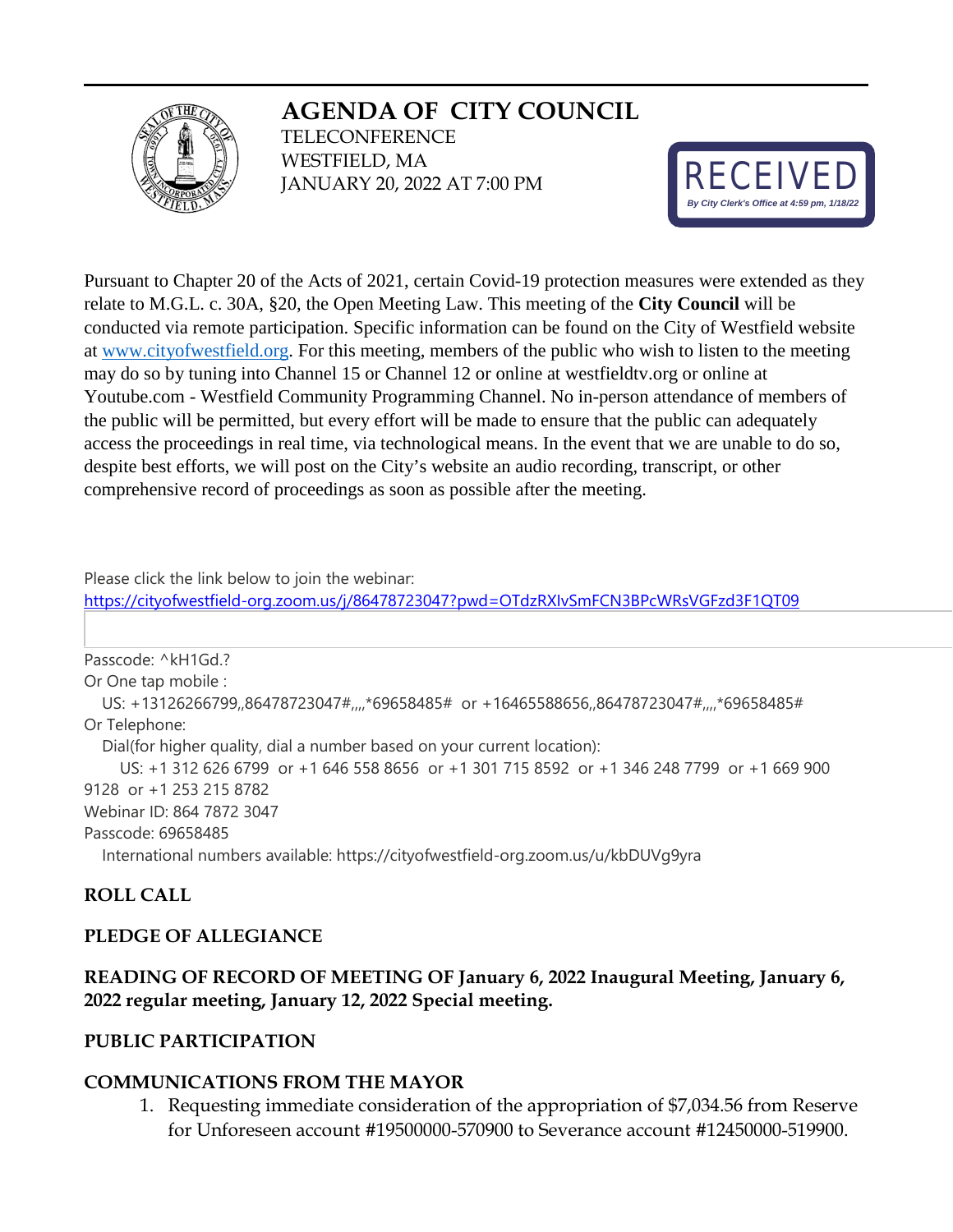- 2. Requesting immediate consideration of the acceptance of a Grant in the amount of \$65,000.00 the National Association of County and City Health Officials (NACCHO) to the Westfield Health Department and CORE of Greater Westfield.
- 3. Requesting immediate consideration of the acceptance of a Grant from the Commonwealth of Massachusetts Executive Office of Technology Services and Security (EOTSS) to the Technology Center.
- 4. Requesting acceptance of a Grant in the amount of \$41,600.00 from the MassDOT Aeronautics Division to the Airport Department.
- 5. Appropriation of \$930,000.00 from Free Cash (1000-359000) to Engineering Construction acct #14110000-589200 for the following projects: \$600,000.00 for the paving of Holyoke Rd and \$330,000.00 for the paving of Union St - Union Ave-Neck Road. This amends the previous request of \$1,500,000.00.
- 6. Transfer within Police Department in the amount of \$38,387.15 for a new vehicle
- 7. Transfer of \$38,387.15 from Police Towing and Storage account #24210714-585001 to the Police Equipment Vehicle Account #12100000-585001 for the purchase of replacing the Administrative/Detective Bureau Vehicle.
- 8. Appropriation of \$20,000.00 from Free Cash (1000-359000) to the Personnel Department, Purchase of Services acct #11520000-520000 to modernize method of posting open positions.
- 9. Appropriation of \$100,000.00 from Free Cash (1000-359000) to Department of Public Works, Waste Collection & Disposal Division for the following anticipated expenses: \$85,000.00 to Purchase of Services, acct #14330000-520000 \$13,000.00 to Overtime, account #14330000-513000 \$2,000.00 to Out of Grade, acct. #14330000-514200
- 10. Appropriation of \$793,770.00 from Department of Public Works, Sewer and Wastewater Division acct #67004400-35900 to the following accounts: \$643,770.00, Purchase of Service account #67004400-520000; \$100,000.00 Supplies account #67004400-540000; \$50,000.00-Additional Capital/Equipment account #67004400- 585000.
- 11. Transfer of \$75,000.00 within the Department of Public Works, Water Division as follows: \$50,000.00 from Health Insurance account #68004500-519400 to Overtime account #68004500-513000 and \$25,000.00 from Full Time Hourly account #68004500-511100 to Purchase of Services account #68004500-520000.
- 12. Appropriation of \$2,459,310.00 from Department of Public Works, Water Division Undesignated Account #68004500-35900 to the following: \$2,091,110 to Purchase of Services, account #68004500-520000; \$168,200.00 to Supplies, account #68004500- 540000; \$200,000.00 to Equip/Vehicles account #68004500-585001.
- 13. Submitting for approval, the recently signed Westfield Police Officers Coalition contract which will become effective July 1, 2022 through June 30, 2025.
- 14. Submitting a Resolution for approval to sign on behalf of the City of Westfield the Fourth Amendment to the Intermunicipal Agreement between the Town of Southwick and the City of Westfield for the Treatment and Disposal of Wastewater.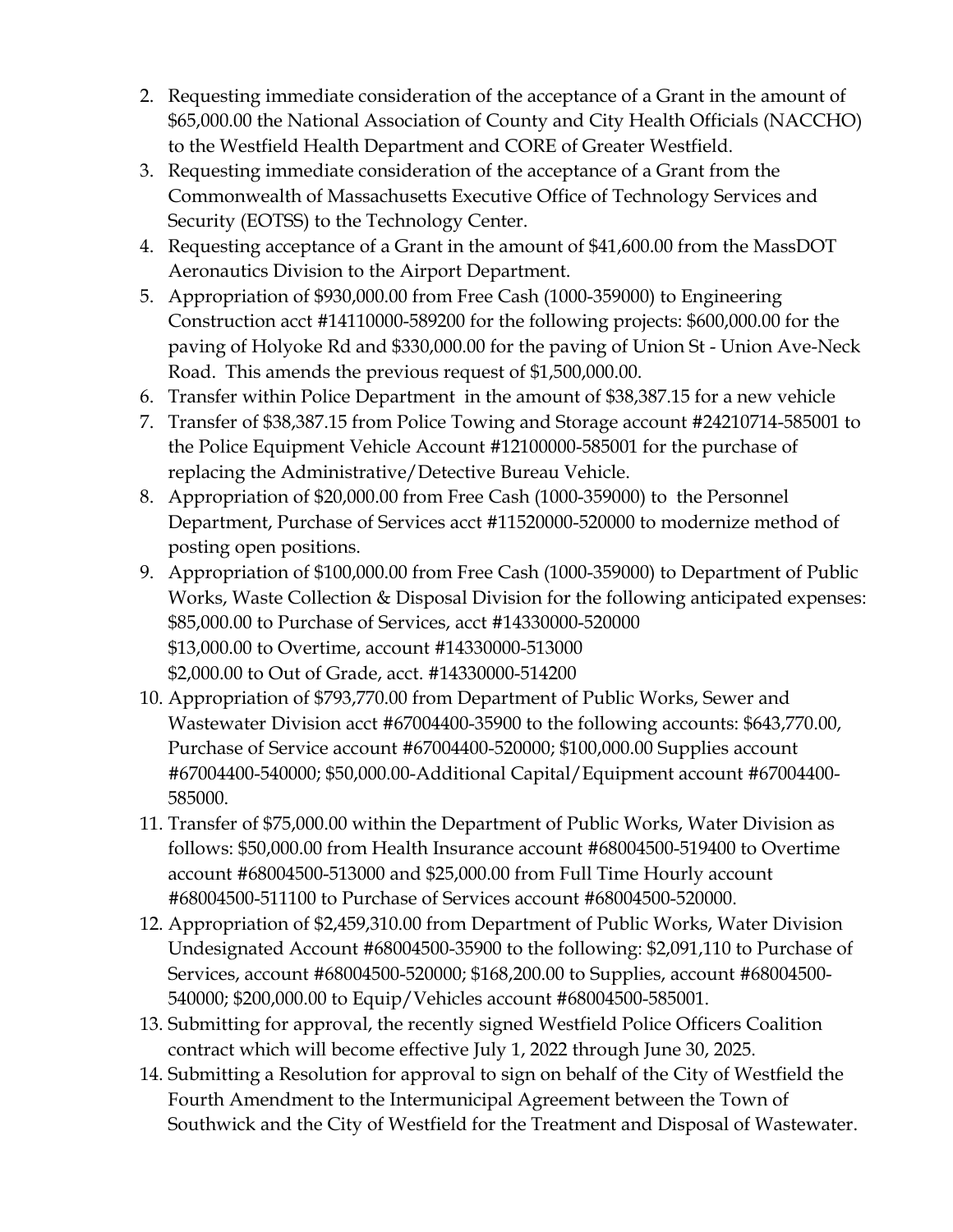- 15. Submitting the reappointment of Norman Smith, 48 Reservoir Road, as a member of the Commission for Citizens with Disabilities for a term to expire the first Monday of June, 2024.
- 16. Submitting the reappointment of Andrea Pianka, 32 Yeoman Avenue, as a member of the Commission for Citizens with Disabilities for a term to expire the first Monday of March, 2024.
- 17. Submitting the reappointment of Christopher Mowatt, 17 Spruce Circle, as a member of the License Commission for a term to expire the first Monday of February, 2027.
- 18. Submitting the reappointment of Richard Emmings, 3 West School Street, as a member of the Public Safety Communications Commissions for a term to expire the first Monday of June, 2024.
- 19. Submitting the appointment of Michael Gutowski, 69 Western Avenue, as member of the Airport Commission, for a term to expire the first Monday of February, 2025, replacing George Keefe.
- 20. Submitting the appointment of John M. Greaney, 58 Ridgecrest Drive, as a member of the Council on Aging, for a term to expire the first Monday of February, 2025, replacing William Brown.
- 21. Submitting the appointment of Nicholas Aieta, 96 Russell Road, as a member of the Historical Commission, for a term to expire the first Monday of February, 2025, replacing Ellen McEwan.
- 22. Submitting the appointment of James Irwin, 75 Western Avenue, as a member of the Police Commission, for a term to expire the first Monday of February, 2025, replacing Leonard Osowski.
- 23. Submitting the appointment of Brian Richards, 60 Pineridge Drive, as a member of the Public Works Board, for a term to expire the first Monday of February, 2025, replacing John E. Sullivan.
- 24. Submitting the appointment of Constance Adams, 354 Root Road, as a member of the Westfield Redevelopment Authority, for a term to expire the first Monday of October, 2024, replacing Ali Salehi, resigned.

## **REPORTS OF CITY OFFICERS**

- 25. First Assistant City Solicitor Shanna Reed submitting an opinion relative to the motion from Council on December 16, 2021 regarding Mask Mandate issued by the Board of Health.
- 26. City Planner Jay Vinskey submitting a Resolution authorizing the Mayor to execute a Preservation Restriction for Westfield Woman's Club, Inc., 28 Court Street.

#### **PETITIONS, REMONSTRANCES, AND OTHER PAPERS**

27. Smail's LLC, 59 Arnold Street, Westfield, Cornelius Phillips, Representative, submitting a petition for a zoning amendment at 54 and 45 Washington Street,